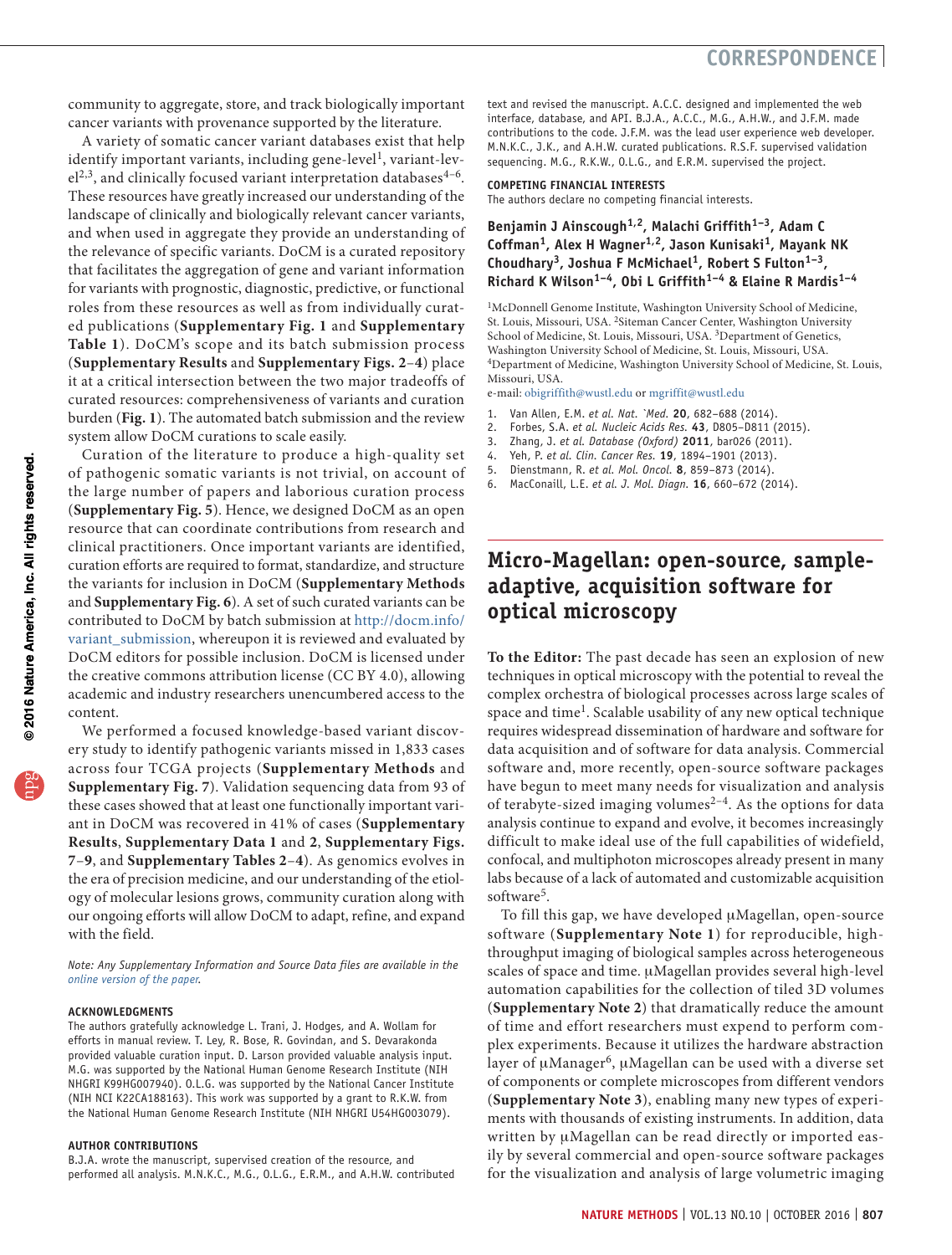## **CORRESPONDENCE**



**Figure 1** | Overview of µMagellan's capabilities for exploring samples and running automated, sample-adaptive acquisitions. (**a**) 'Explore acquisitions' present a simple click-and-drag interface for acquisition of tiled high-resolution images. A multiresolution file format allows image panning and zooming in real time. Upper and lower focus limits can be set to collect tiled *z*-stacks. (1), (2), and (3) indicate sequential acquisitions, beginning with exploration of a 2D slice and subsequently tracing the branching airways in a mouse lung in 3D without imaging irrelevant areas of the sample. (**b**) The user can create interpolated surfaces to encode sample morphology (the cortex of a mouse popliteal lymph node is shown here) by marking points on 2D slices to build a 3D point distribution, which is then interpolated into a smooth surface. (**c**) Two surfaces used to bound the acquisition volume of an airway (white dashed lines) in a 400-mm lung slice, compared to the entire bounding cuboidal volume. (**d**) Surfaces and covaried settings used to set gradients of increasing excitation power at different *xy* positions, which begin at the surface marking the top of the sample for each position. Red indicates higher excitation power.

data, including BigDataViewer, Vaa3D/TeraFly, and Imaris (**Supplementary Note 4** and **Supplementary Video 1**).

mMagellan enables users to efficiently map biological samples of unusual shape and unknown spatial organization in three dimensions with 'explore acquisitions'. These present an interactive Google Maps–like user interface that enables fast sample navigation and high-resolution tiled imaging in userspecified shapes and directions (**Fig. 1a** and **Supplementary**  Video 2). µMagellan's multiresolution pyramid file format (**Supplementary Note 5**) allows users to pan and zoom through 2D slices of samples in real time. After sample exploration,

volumes can be specified for conventional acquisition of 3D cuboids using tiled *z*-stacks, or user-generated surfaces can be specified to bound acquisition volumes of arbitrary shape (**Fig. 1b**,**c** and **Supplementary Videos 3** and **4**). Surfaces are interpolated from user-specified points using an algorithm based on Delaunay triangulations, which allows both arbitrary precision and sublinear scaling of calculation time with the number of points (**Supplementary Fig. 1** and **Supplementary Note 6**).

In addition to allowing for complex, non-cuboidal imaging volumes, µMagellan permits surfaces to be used to automatically control imaging parameters on the basis of sample morphology using covariant pairings. These pairings enable automated variation of a particular hardware setting (such as excitation power, detector gain, exposure, etc.) based on either another hardware setting or, in relation to sample morphology, a calculation involving the geometry of a particular surface (**Fig. 1d**, **Supplementary Note 7**, and **Supplementary Video 5**). Coupling morphological information with acquisition settings in such a way facilitates reproducibility and comparisons across heterogeneous biological samples.

mMagellan is designed to be able to adapt to dynamic biological processes and allows almost all settings (such as spatial regions, time point spacing, automated excitation calculations, etc.) to be altered during acquisition (**Supplementary Note 8** and **Supplementary Video 6**). To compensate for focus drift, which often occurs during long time-lapse experiments,  $\mu$ Magellan provides an algorithm for automated drift compensation based on a designated fiducial channel (**Supplementary Fig. 2** and **Supplementary Note 9**).

Finally, uMagellan provides automation to run multiple acquisitions in series or in parallel. This can be used, for example, to image multiple tissue sections sequentially on a single slide for hours or days at a time, or to monitor multiple sites in a sample or multiple organs from the same animal simultaneously to compare conditions while minimizing biological variability.

uMagellan fills an important niche in the open-source bioimaging software ecosystem by empowering many existing microscopes for automated, reproducible, high-throughput applications. Its open-source code also makes it an ideal platform for the development and dissemination of new technologies, thereby increasing the ease with which they can be put into practice to reveal the mysteries of biological systems. µMagellan comes bundled with µManager and can be accessed in the plug-ins menu under "Acquisition tools." The µMagellan source code and user guide can be found in the supplementary material (**Supplementary Software** and **Supplementary Software Guide**). The latest versions of these materials can be found at [https://micro-manager.org/wiki/MicroMagellan.](https://micro-manager.org/wiki/MicroMagellan)

*Note: Any Supplementary Information and Source Data files are available in the [online version of the paper](http://dx.doi.org/10.1038/nmeth.3991).*

#### **ACKNOWLEDGMENTS**

We thank K. Thorn, M. Tsuchida, C. Weisiger, J.O. Edwards III, and M. Foxxe for helpful conversations during development; M. Headley for beta testing; E. Oswald for figure data; T. Pietzsch, C. Rueden, and G. Iannello for help with integration with BigDataViewer, FIJI, and Vaa3d/TeraFly, respectively; and C. Norberg for support. This work was supported in part by the US National Institutes of Health (grants R01EB007187 (to R.V.), R01AI52116 (to M.F.K.), and U19A1077439-06 (to M.F.K.)) and the Sandler Basic Asthma Research Center (M.F.K.).